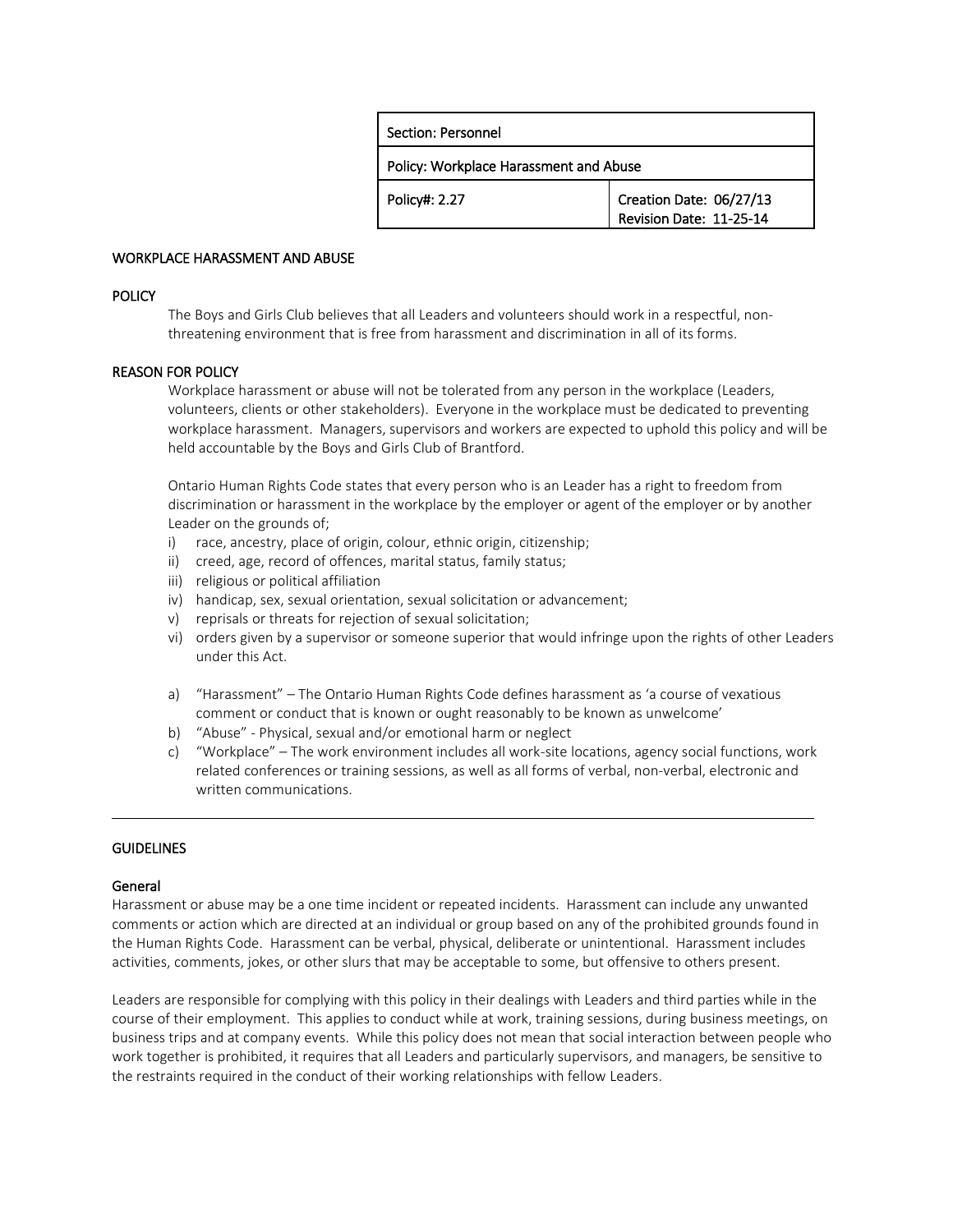## **Categories**

### *Sexual Harassment*

Behaviour that can constitute sexual harassment includes but is not limited to:

- unwanted sexual advances or invitations;
- unwanted remarks, jokes or sexual innuendoes;
- implied or expressed threats or penalty for failure to comply with a sexual oriented request;
- unwelcome staring, obscene or offensive gestures;
- sexually offensive written or visual material, such as graffiti or degrading pictures;
- any unwelcome physical contact;
- refusal to work with or cooperate with an Leader based on gender or sexual orientation;
- unwelcomed inquiries or comments about an individual's sexual orientation or habits;
- persistent unwanted contact or attention after a consensual relationship has ended

## *Racial Harassment*

Behaviour that can constitute racial harassment includes, but is not limited to;

 any action verbal or physical, that expresses or promotes racial intolerance, prejudice, discord or hatred;

 unwelcome or offensive comments, banter, teasing or joking that is based on race; colour, place of birth, citizenship, ancestry or ethnic background;

- racially motivated threats, intimidation or physical force;
- the display of racist, derogatory or offensive pictures or material;
- refusal to converse or work with an Leader because of their racial or ethnic background;

insulting gestures or practical jokes based on racial or ethnic grounds which cause embarrassment or awkwardness

## *Bullying*

Bullying is a repeated pattern of unprovoked, aggressive behaviours by a person or group that are carried out to harm or control another person. Bullying may make the recipient feel upset, threatened, humiliated or vulnerable which undermines their self-confidence and which may cause them to suffer stress and can lead to feelings of isolation, insecurity and terror in the target. Bullying can be physical, verbal and/or emotional. Examples include:

- name calling
- teasing or putdowns
- social isolation
- intimidation or assault
- extortion
- oral or written threats
- false accusations
- cruel rumours
- cyber bullying

Bullying is NOT:

- a. professional or peer conflict
- b. difference of opinion
- c. being given work-related directives from supervisor as per job description

# **Definitions**

*Physical Abuse* 

Defined as but not limited to the use of intentional force that can result in physical harm or injury to an individual. It can take the form of slapping, hitting, punching, shaking, pulling, throwing, kicking, biting, choking, strangling or the abusive use of restraints.

*Sexual Abuse*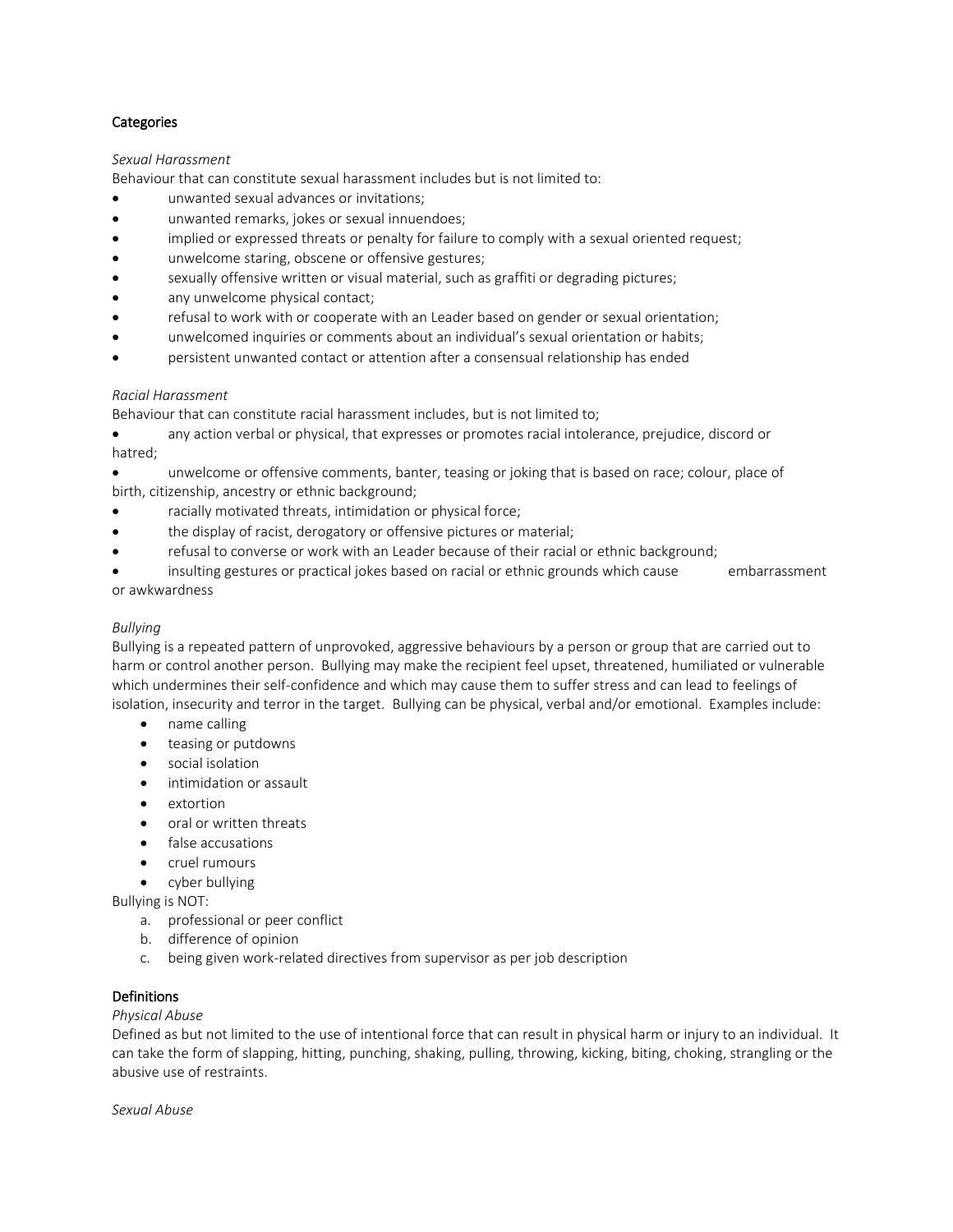Defined as but not limited to any unwanted touching, fondling, observations for sexual gratification, any penetration or attempted penetration with a penis, digital or object of the angina or anus, verbal or written propositions or innuendos, exhibitionism or exploitation for profit including pornography.

### *Emotional Abuse*

Defined as but not limited to a chronic attack on an individuals' self-esteem. It can take the form of name calling, threatening, ridiculing, berating, intimidating, isolating, hazing, habitual scapegoat, blaming.

## *Verbal Abuse*

Defined as but not limited to humiliating remarks, name calling, swearing at, taunting, teasing, continual put downs.

### *Psychological Abuse*

Defined as but not limited to communication of an abusive nature, sarcasm, exploitive behavior, intimidation, manipulation, and insensitivity to race, sexual preference or family dynamics.

### *Neglect*

Defined as but not limited to any behavior that leads to a failure to provide services which are necessary such as withdrawing basic necessities as forms of punishment, failing to assess and respond to changes in health status and refusing or withdrawing physical or emotional support.

#### *Harassment*

Defined as but not limited to any unwanted physical or verbal conduct that offends or humiliates, including genderbased harassment. It can be a single incident or several incidents over time. It includes threats, intimidation, display of racism, sexism, unnecessary physical contact, suggestive remarks or gestures, offensive pictures or jokes.

#### Procedure

Workers are encouraged to report any incidents of workplace harassment/abuse. Management will investigate and deal with all concerns, complaints, or incidents of workplace harassment in a fair and timely manner while respecting worker's privacy as much as possible.

- 1. A person who considers that he/she has been subjected to harassment or abuse or harassment related reprisal is encouraged to bring the matter to the attention of the person responsible for the conduct, making direct and clear objection indicating that the comment or conduct is not acceptable. This may resolve the issue. It is important that the Leader document any communication (i.e. date, time, place, witnesses, etc.)
- 2. Where an Leader does not feel able to bring the matter directly to the attention of the person responsible, or where such an approach is attempted and does not produce a satisfactory result, the Leader should seek the advice of a supervisor for assistance in resolving the matter (if the subject of the complaint is a supervisor, the complaint shall be forwarded directly to the Executive Director. If the subject of the complaint is the Executive Director the complaint shall be forwarded directly to the President for investigation)
- 3. If the Leader is not satisfied with the resolution sought by their supervisor, they may wish to lay a formal written complaint. The particulars of the complaint should include the name(s) of the person involved and a description of the incident(s). The formal written complaint must be signed by the Leader
- 4. The supervisor will submit a copy of the complaint to the Executive Director and/or the President as applicable
- 5. The Executive Director and/or President will collect evidence/information by meeting with all parties involved, interview witnesses and otherwise investigate all aspects of the matter which are relevant in determining whether or not the allegations of harassment are substantiated